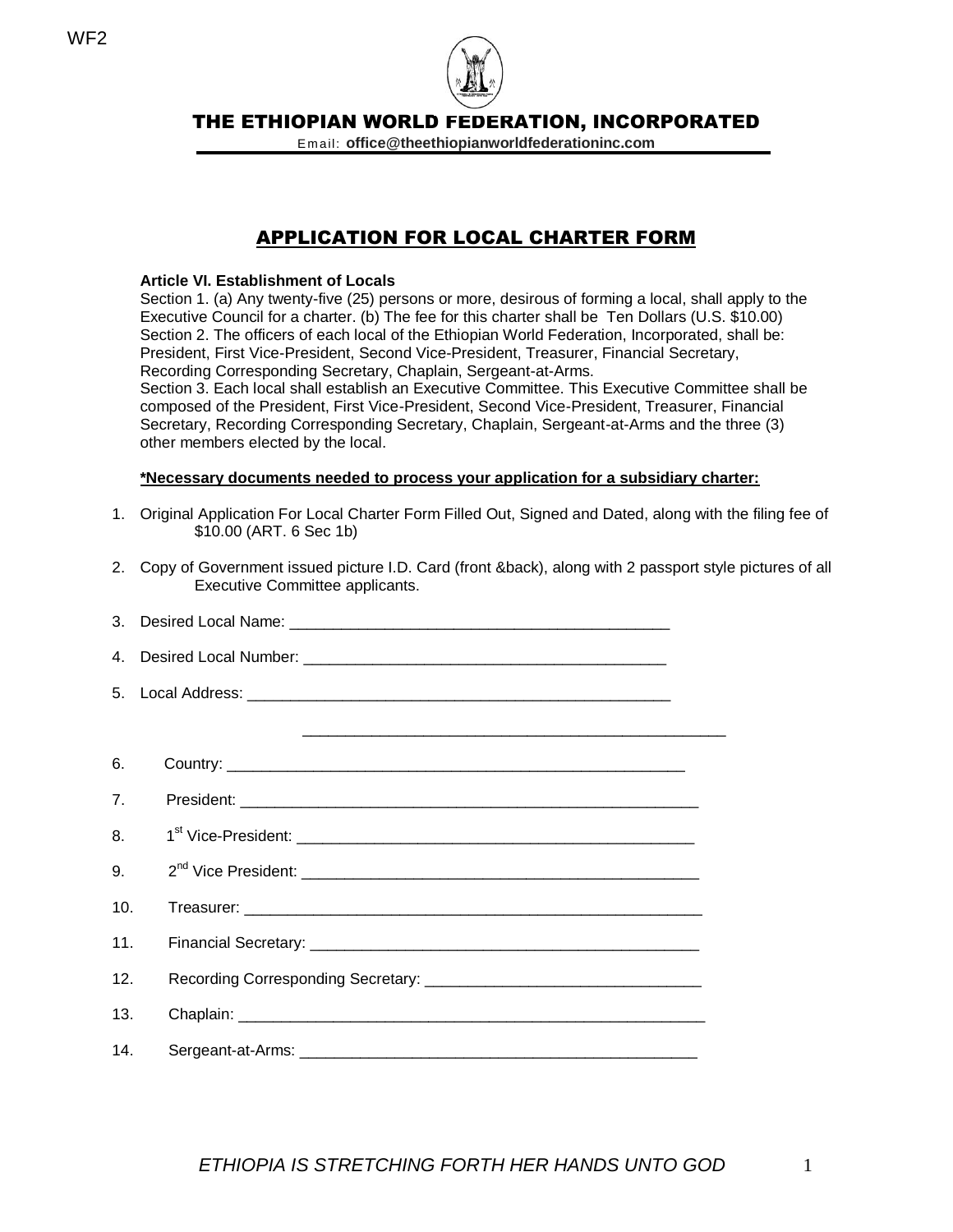

| 1. Legal Name                                        | Other name:       |
|------------------------------------------------------|-------------------|
| Date of Birth<br>Gender:<br>$\prime$                 | Country of Birth: |
| Address:                                             |                   |
| Tel#:                                                | Email:            |
| Signature:                                           | Date:             |
|                                                      |                   |
| 2. Legal Name                                        | Other name:       |
| Date of Birth<br>Gender:                             | Country of Birth: |
| Address:                                             |                   |
| Tel#:                                                | Email:            |
| Signature:                                           | Date:             |
|                                                      |                   |
| 3. Legal Name                                        | Other name:       |
| Date of Birth<br>Gender:                             | Country of Birth: |
| Address:                                             |                   |
| Tel#:                                                | Email:            |
| Signature:                                           | Date:             |
|                                                      |                   |
| 4. Legal Name                                        | Other name:       |
| Date of Birth<br>Gender:<br>$\sqrt{2}$<br>$\prime$   | Country of Birth: |
| Address:                                             |                   |
| Tel#:                                                | Email:            |
| Signature:                                           | Date:             |
|                                                      |                   |
| 5. Legal Name                                        | Other name:       |
| Date of Birth<br>Gender:                             | Country of Birth: |
| Address:                                             |                   |
| Tel#:                                                | Email:            |
| Signature:                                           | Date:             |
|                                                      |                   |
| 6. Legal Name                                        | Other name:       |
| Date of Birth<br>Gender:                             | Country of Birth: |
| Address:                                             |                   |
| Tel#:                                                | Email:            |
| Signature:                                           | Date:             |
|                                                      |                   |
| 7. Legal Name                                        | Other name:       |
| Date of Birth<br>Gender:<br>$\sqrt{2}$<br>$\sqrt{2}$ | Country of Birth: |
| Address:                                             |                   |
| Tel#:                                                | Email:            |
| Signature:                                           | Date:             |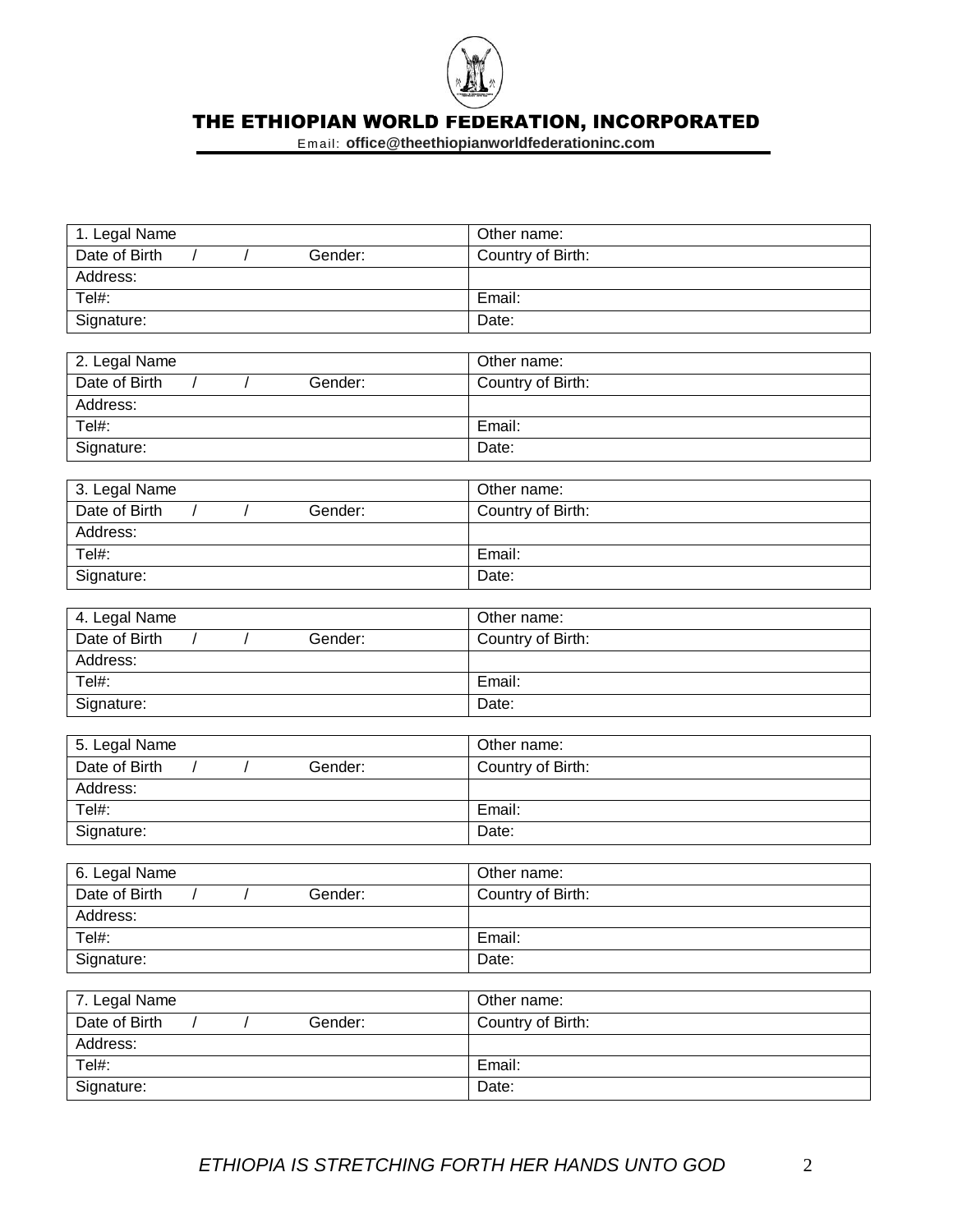

| 8. Legal Name                                        | Other name:       |
|------------------------------------------------------|-------------------|
| Date of Birth<br>Gender:<br>$\prime$                 | Country of Birth: |
| Address:                                             |                   |
| Tel#:                                                | Email:            |
| Signature:                                           | Date:             |
|                                                      |                   |
| 9. Legal Name                                        | Other name:       |
| Date of Birth<br>Gender:                             | Country of Birth: |
| Address:                                             |                   |
| Tel#:                                                | Email:            |
| Signature:                                           | Date:             |
|                                                      |                   |
| 10. Legal Name                                       | Other name:       |
| Date of Birth<br>$\prime$<br>Gender:                 | Country of Birth: |
| Address:                                             |                   |
| Tel#:                                                | Email:            |
| Signature:                                           | Date:             |
|                                                      |                   |
| 11. Legal Name                                       | Other name:       |
| Date of Birth<br>$\sqrt{2}$<br>Gender:<br>$\sqrt{2}$ | Country of Birth: |
| Address:                                             |                   |
| Tel#:                                                | Email:            |
| Signature:                                           | Date:             |
|                                                      |                   |
| 12. Legal Name                                       | Other name:       |
| Date of Birth<br>Gender:                             | Country of Birth: |
| Address:                                             |                   |
| Tel#:                                                | Email:            |
| Signature:                                           | Date:             |
|                                                      |                   |
| 13. Legal Name                                       | Other name:       |
| Date of Birth<br>Gender:<br>$\prime$                 | Country of Birth: |
| Address:                                             |                   |
| Tel#:                                                | Email:            |
| Signature:                                           | Date:             |
|                                                      |                   |
| 14. Legal Name                                       | Other name:       |
| Date of Birth<br>Gender:<br>$\sqrt{2}$<br>$\prime$   | Country of Birth: |
| Address:                                             |                   |
| $\overline{\text{Tel}}$ #:                           | Email:            |
| Signature:                                           | Date:             |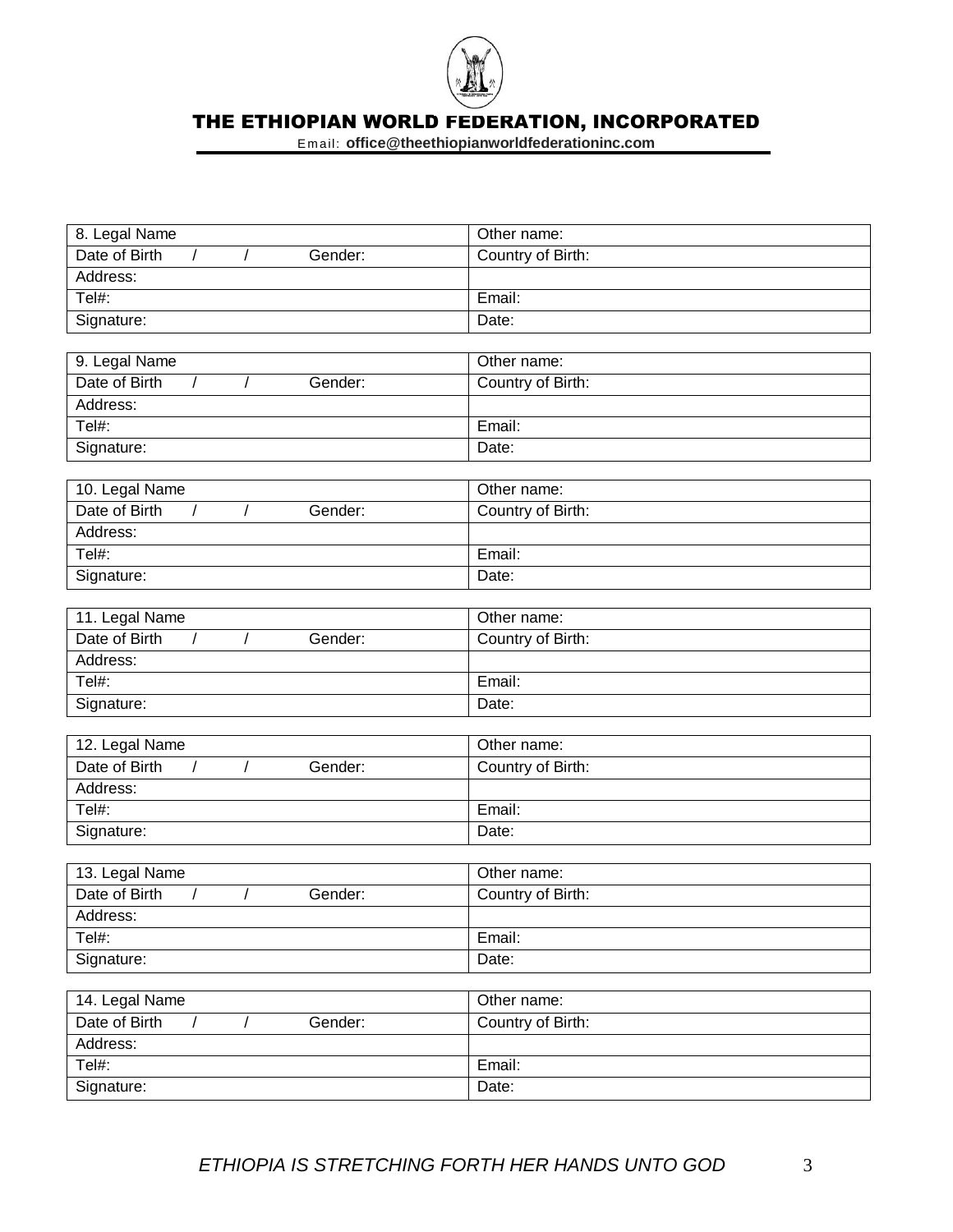

| 15. Legal Name                                       | Other name:       |
|------------------------------------------------------|-------------------|
| Date of Birth<br>Gender:<br>$\prime$                 | Country of Birth: |
| Address:                                             |                   |
| Tel#:                                                | Email:            |
| Signature:                                           | Date:             |
|                                                      |                   |
| 16. Legal Name                                       | Other name:       |
| Date of Birth<br>Gender:                             | Country of Birth: |
| Address:                                             |                   |
| Tel#:                                                | Email:            |
| Signature:                                           | Date:             |
|                                                      |                   |
| 17. Legal Name                                       | Other name:       |
| Date of Birth<br>$\prime$<br>Gender:                 | Country of Birth: |
| Address:                                             |                   |
| Tel#:                                                | Email:            |
| Signature:                                           | Date:             |
|                                                      |                   |
| 18. Legal Name                                       | Other name:       |
| Date of Birth<br>$\sqrt{2}$<br>Gender:<br>$\sqrt{2}$ | Country of Birth: |
| Address:                                             |                   |
| Tel#:                                                | Email:            |
| Signature:                                           | Date:             |
|                                                      |                   |
| 19. Legal Name                                       | Other name:       |
| Date of Birth<br>Gender:                             | Country of Birth: |
| Address:                                             |                   |
| Tel#:                                                | Email:            |
| Signature:                                           | Date:             |
|                                                      |                   |
| 20. Legal Name                                       | Other name:       |
| Date of Birth<br>Gender:<br>$\prime$                 | Country of Birth: |
| Address:                                             |                   |
| Tel#:                                                | Email:            |
| Signature:                                           | Date:             |
|                                                      |                   |
| 21. Legal Name                                       | Other name:       |
| Date of Birth<br>Gender:<br>$\sqrt{2}$<br>$\sqrt{2}$ | Country of Birth: |
| Address:                                             |                   |
| Tel#:                                                | Email:            |
| Signature:                                           | Date:             |